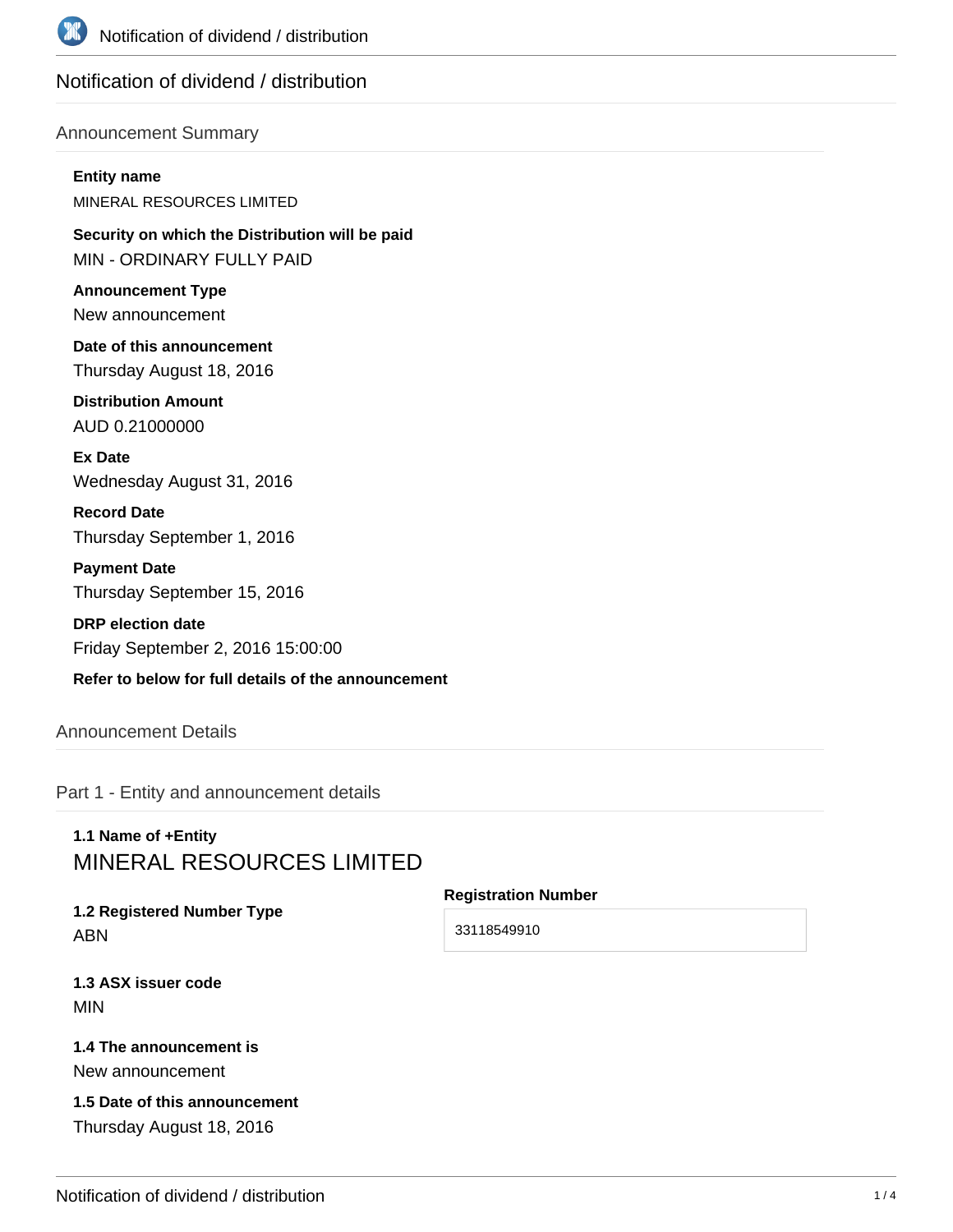

Notification of dividend / distribution

**1.6 ASX +Security Code** MIN

**ASX +Security Description** ORDINARY FULLY PAID

Part 2A - All dividends/distributions basic details

**2A.1 Type of dividend/distribution Ordinary** 

**2A.2 The Dividend/distribution:** relates to a period of twelve months

**2A.3 The dividend/distribution relates to the financial reporting or payment period ending ended/ending (date)**

Thursday June 30, 2016

**2A.4 +Record Date** Thursday September 1, 2016

**2A.5 Ex Date** Wednesday August 31, 2016

**2A.6 Payment Date** Thursday September 15, 2016

**2A.7 Are any of the below approvals required for the dividend/distribution before business day 0 of the timetable?**

- **Security holder approval**
- **Court approval**
- **Lodgement of court order with +ASIC**
- **ACCC approval**
- **FIRB approval**
- **Another approval/condition external to the entity required before business day 0 of the timetable for the dividend/distribution.**

No

**2A.8 Currency in which the dividend/distribution is made ("primary currency")** AUD - Australian Dollar

**2A.9 Total dividend/distribution payment amount per +security (in primary currency) for all dividends/distributions notified in this form** AUD 0.21000000

**2A.10 Does the entity have arrangements relating to the currency in which the dividend/distribution is paid to securityholders that it wishes to disclose to the market?** No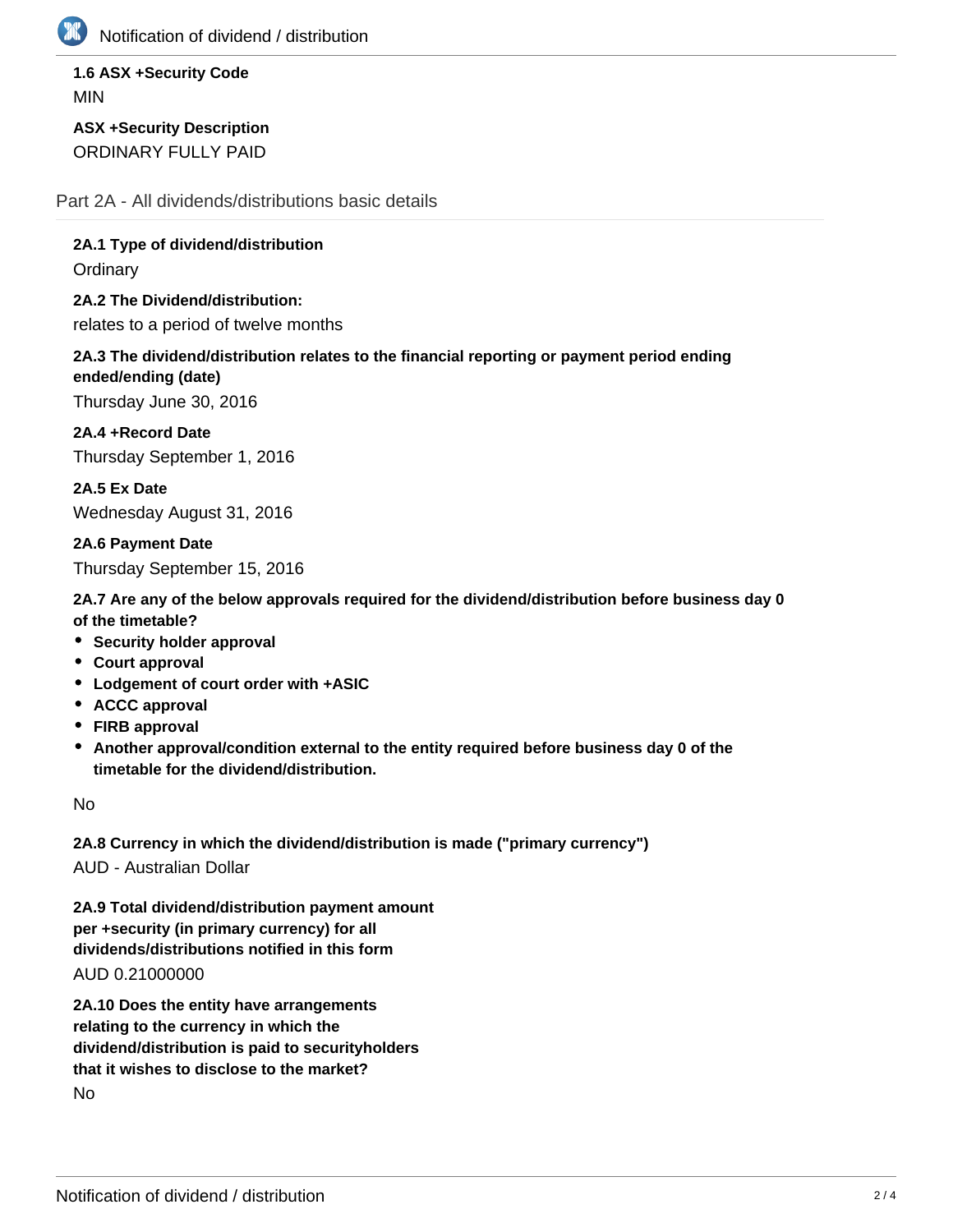| (K)<br>Notification of dividend / distribution                                                                                                               |                                                                                      |  |
|--------------------------------------------------------------------------------------------------------------------------------------------------------------|--------------------------------------------------------------------------------------|--|
| 2A.11 Does the entity have a securities plan for<br>dividends/distributions on this +security?<br>We have a Dividend/Distribution Reinvestment<br>Plan (DRP) |                                                                                      |  |
| 2A.11a If the +entity has a DRP, is the DRP<br>applicable to this dividend/distribution?<br>Yes                                                              | 2A.11a(i) DRP Status in respect of this<br>dividend/distribution<br><b>Full DRP</b>  |  |
| 2A.12 Does the +entity have tax component<br>information apart from franking?<br>No                                                                          |                                                                                      |  |
| Part 3A - Ordinary dividend/distribution                                                                                                                     |                                                                                      |  |
| 3A.1 Is the ordinary dividend/distribution<br>estimated at this time?<br>No                                                                                  | 3A.1a Ordinary dividend/distribution estimated<br>amount per +security<br><b>AUD</b> |  |
| 3A.1b Ordinary Dividend/distribution amount per<br>security<br>AUD 0.21000000                                                                                |                                                                                      |  |
| 3A.2 Is the ordinary dividend/distribution<br>franked?<br>Yes                                                                                                | 3A.2a Is the ordinary dividend/distribution fully<br>franked?<br>Yes                 |  |
| 3A.3 Percentage of ordinary<br>dividend/distribution that is franked<br>100.0000 %                                                                           | 3A.3a Applicable corporate tax rate for franking<br>credit (%)<br>30.0000 %          |  |
| 3A.4 Ordinary dividend/distribution franked<br>amount per +security<br>AUD 0.21000000                                                                        | 3A.5 Percentage amount of dividend which is<br>unfranked<br>0.0000 %                 |  |
| 3A.6 Ordinary dividend/distribution unfranked<br>amount per +security excluding conduit foreign<br>income amount<br>AUD 0.00000000                           |                                                                                      |  |
| 3A.7 Ordinary dividend/distribution conduit<br>foreign income amount per security<br>AUD 0.00000000                                                          |                                                                                      |  |
| Part 4A - +Dividend reinvestment plan (DRP)                                                                                                                  |                                                                                      |  |
| 4A.1 What is the default option if +security holders do not indicate whether they want to<br>participate in the DRP?                                         |                                                                                      |  |

Do not participate in DRP (i.e. cash payment)

**4A.2 Last date and time for lodgement of election notices to share registry under DRP** Friday September 2, 2016 15:00:00

**4A.3 DRP discount rate** 0.0000 %